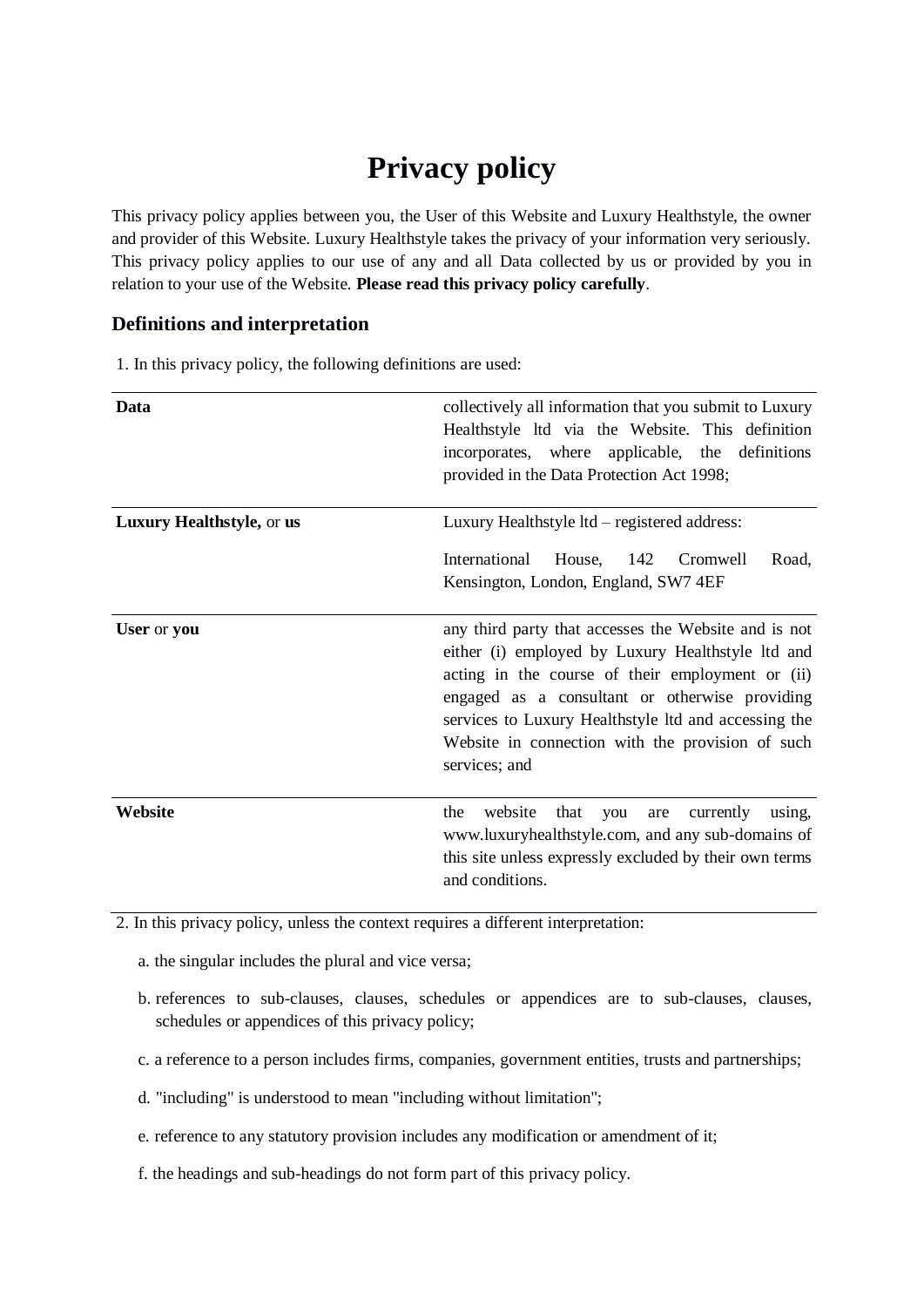## **Scope of this privacy policy**

3. This privacy policy applies only to the actions of Luxury Healthstyle ltd and Users with respect to this Website. It does not extend to any websites that can be accessed from this Website including, but not limited to, any links we may provide to social media websites.

## **Data collected**

- 4. We may collect the following Data, which includes personal Data, from you:
	- a. Name
	- b. Date of Birth;
	- c. Gender;
	- d. Job Title;
	- e. Profession;
	- f. Contact Information such as email addresses and telephone numbers;
	- g. Demographic information such as post code, preferences and interests;
	- h. Financial information such as credit / debit card numbers;
	- i. IP address (automatically collected);
	- j. Web browser type and version (automatically collected);
	- k. Operating system (automatically collected);
	- l. A list of URLs starting with a referring site, your activity on this Website, and the site you exit to (automatically collected);
	- m. Medical history, Health concerns, Health insurance policies, Medical record, family history
	- n. in each case, in accordance with this privacy policy.

### **Our use of Data**

- 5. For purposes of the Data Protection Act 1998, Luxury Healthstyle is the "data controller".
- 6. We will retain any Data you submit for 12 months.
- 7. Unless we are obliged or permitted by law to do so, and subject to any third party disclosures specifically set out in this policy, your Data will not be disclosed to third parties. This does not include our affiliates and / or other companies within our group.
- 8. All personal Data is stored securely in accordance with the principles of the Data Protection Act 1998. For more details on security see the clause below (**Security**).
- 9. Any or all of the above Data may be required by us from time to time in order to provide you with the best possible service and experience when using our Website. Specifically, Data may be used by us for the following reasons:
	- a. Medical consulting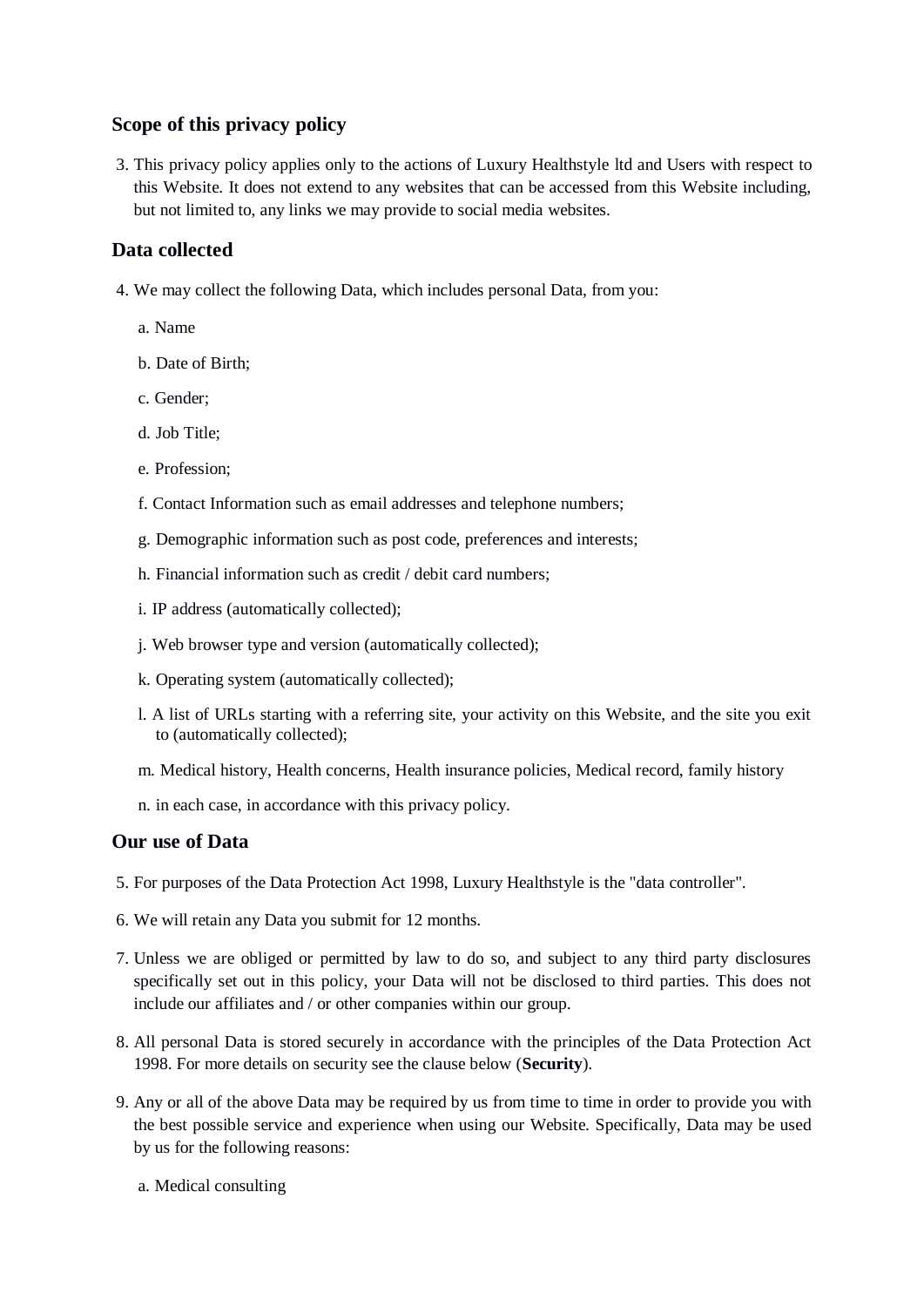- b. Beauty and nutrition related enquiries
- c. Bookings and reservations made on your behalf
- d. Locating special offers and packages for you ;

in each case, in accordance with this privacy policy.

#### **Third party websites and services**

- 10. Luxury Healthstyle ltd may, from time to time, employ the services of other parties for dealing with certain processes necessary for the operation of the Website. The providers of such services have access to certain personal Data provided by Users of this Website.
- 11. Any Data used by such parties is used only to the extent required by them to perform the services that we request. Any use for other purposes is strictly prohibited. Furthermore, any Data that is processed by third parties will be processed within the terms of this privacy policy and in accordance with the Data Protection Act 1998.

#### **Links to other websites**

12. This Website may, from time to time, provide links to other websites. We have no control over such websites and are not responsible for the content of these websites. This privacy policy does not extend to your use of such websites. You are advised to read the privacy policy or statement of other websites prior to using them.

#### **Changes of business ownership and control**

- 13. Luxury Healthstyle ltd may, from time to time, expand or reduce our business and this may involve the sale and/or the transfer of control of all or part of Luxury Healthstyle. Data provided by Users will, where it is relevant to any part of our business so transferred, be transferred along with that part and the new owner or newly controlling party will, under the terms of this privacy policy, be permitted to use the Data for the purposes for which it was originally supplied to us.
- 14. We may also disclose Data to a prospective purchaser of our business or any part of it.
- 15. In the above instances, we will take steps with the aim of ensuring your privacy is protected.

#### **Controlling use of your Data**

- 16. Wherever you are required to submit Data, you will be given options to restrict our use of that Data. This may include the following:
- 17. use of Data for direct marketing purposes; and
- 18. sharing Data with third parties.

#### **Functionality of the Website**

19. To use all features and functions available on the Website, you may be required to submit certain Data.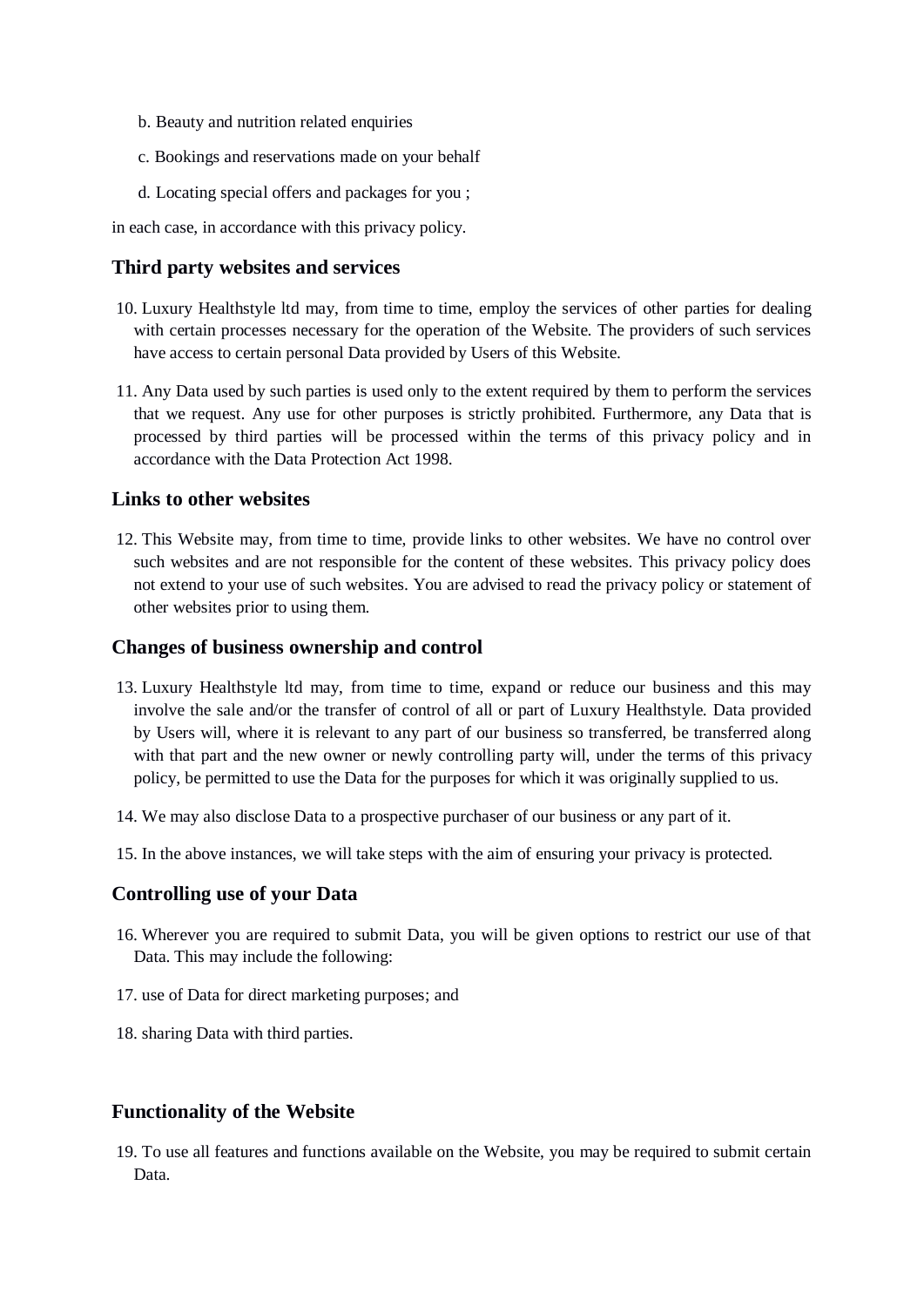## **Accessing your own Data**

20. You have the right to ask for a copy of any of your personal Data held by Luxury Healthstyle ltd (where such Data is held) on payment of a small fee, which will not exceed £100.

## **Security**

- 21. Data security is of great importance to Luxury Healthstyle and to protect your Data we have put in place suitable physical, electronic and managerial procedures to safeguard and secure Data collected via this Website.
- 22. If password access is required for certain parts of the Website, you are responsible for keeping this password confidential.
- 23. We endeavour to do our best to protect your personal Data. However, transmission of information over the internet is not entirely secure and is done at your own risk. We cannot ensure the security of your Data transmitted to the Website.

## **Transfers outside the European Economic Area**

- 24. Data which we collect from you may be stored and processed in and transferred to countries outside of the European Economic Area (EEA). For example, this could occur if our servers are located in a country outside the EEA or one of our service providers is situated in a country outside the EEA. We also share information with our group companies, some of which are located outside the EEA. These countries may not have data protection laws equivalent to those in force in the EEA.
- 25. If we transfer Data outside the EEA in this way, we will take steps with the aim of ensuring that your privacy rights continue to be protected as outlined in this privacy policy. You expressly agree to such transfers of Data.

## **General**

- 26. You may not transfer any of your rights under this privacy policy to any other person. We may transfer our rights under this privacy policy where we reasonably believe your rights will not be affected.
- 27. If any court or competent authority finds that any provision of this privacy policy (or part of any provision) is invalid, illegal or unenforceable, that provision or part-provision will, to the extent required, be deemed to be deleted, and the validity and enforceability of the other provisions of this privacy policy will not be affected.
- 28. Unless otherwise agreed, no delay, act or omission by a party in exercising any right or remedy will be deemed a waiver of that, or any other, right or remedy.
- 29. This privacy policy is governed by and interpreted according to English law. All disputes arising under this privacy policy are subject to the exclusive jurisdiction of the English courts.